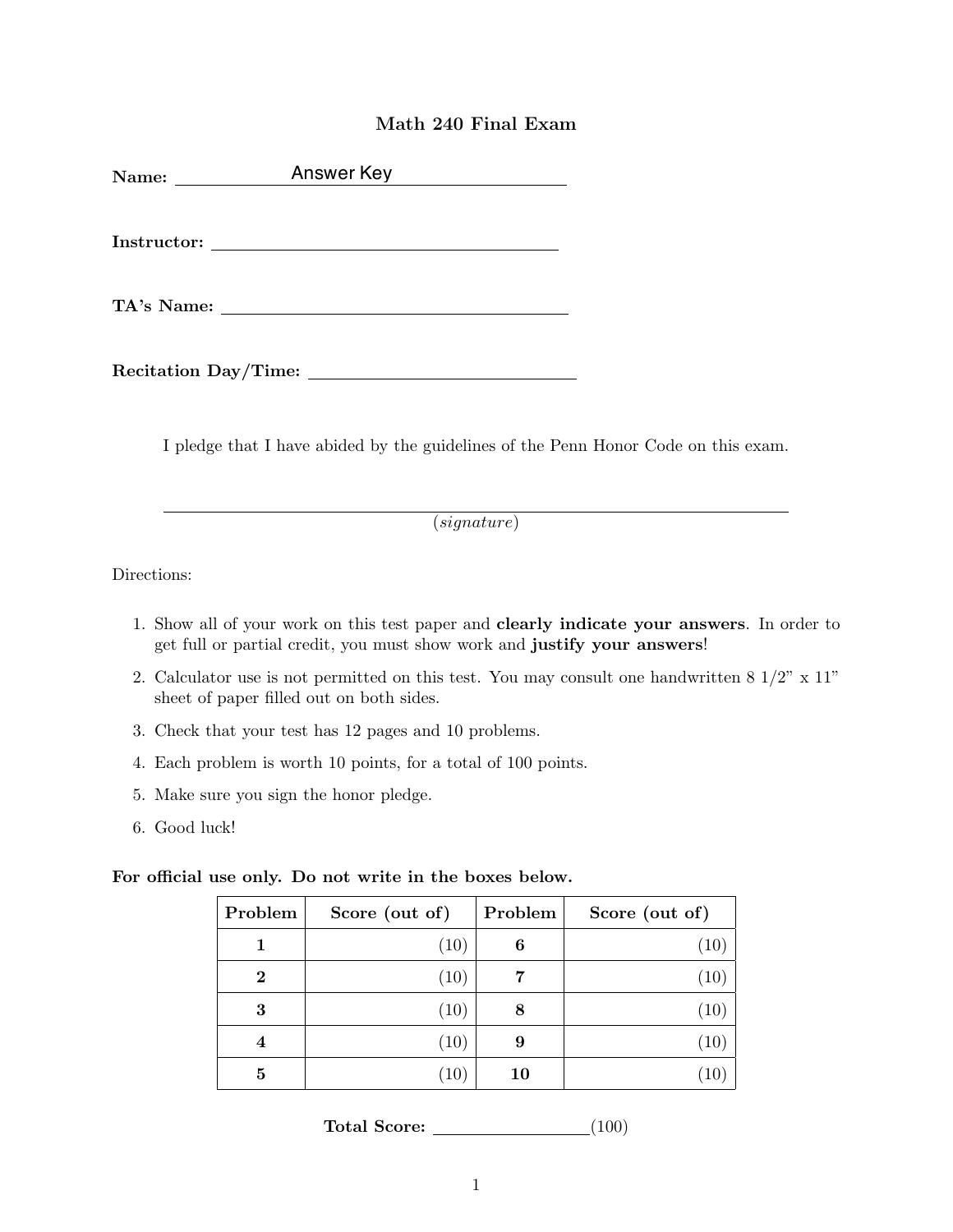- 1. Decide if the given statements are true or false, and justify your answers.
	- (i)  $\mathbf{T}$  /  $\mathbf{F}$  : A 3 × 3 matrix need not have any real eigenvalues.

False - since complex eigenvalues come in conjugate pairs, every 3 x 3 matrix must have 1 or 3 real eigenvalues.

(ii) **T** / **F**: The surface *S* parametrized by  $x = s^3$ ,  $y = s \cos t$ ,  $z = s \sin t$ , where  $s \ge 0$  and  $0 \le t \le 2\pi$ , is smooth.

False - since  $X_s = (3s^2, \cos t, \sin t)$  and  $X_t = (0, -s \sin t, s \cos t)$ , the normal vector  $X_s \times X_t = (s, -3s^3 \cos t, -3s^3 \sin t)$  is zero when s = 0.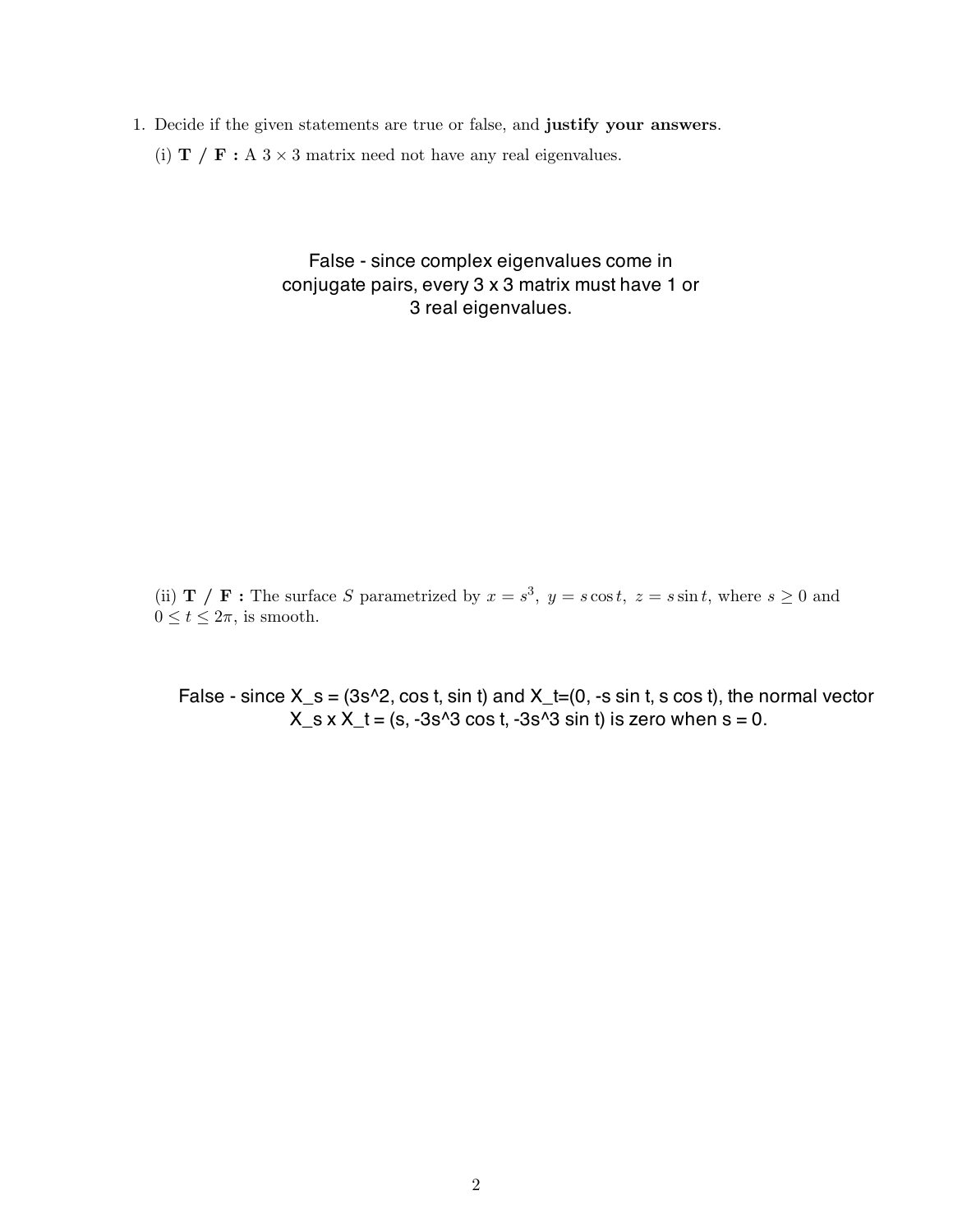(iii)  $\mathbf{T}/\mathbf{F}$ : If an  $n \times n$  matrix *A* is invertible, then it is diagonalizable.

## False - e.g., the matrix  $\{\{1,0\},\{1,1\}\}\$ is invertible but not diagonalizable.

(iv) **T** / **F**: Given vector functions  $\vec{x}_1(t), \vec{x}_2(t), \ldots, \vec{x}_n(t)$ , if the Wronskian  $W[\vec{x}_1, \vec{x}_2, \ldots, \vec{x}_n](t)$ is zero at every point in an interval *I*, the functions are dependent on *I*.

## False - this only holds if the vector functions form a set of solutions to a differential equation.

(v) **T** / **F**: Let  $a_0(x)$ ,  $a_1(x)$ , and  $f(x)$  be continuous on an interval *I*. The initial value problem

$$
\begin{cases}\ny'' + a_0(x)y' + a_1(x)y = f(x) \\
y(0) = y_0, y'(0) = v_0\n\end{cases}
$$

may have no solution on *I*.

False - the Existence and Uniqueness Theorem guarantees that the IVP has a unique solution on I.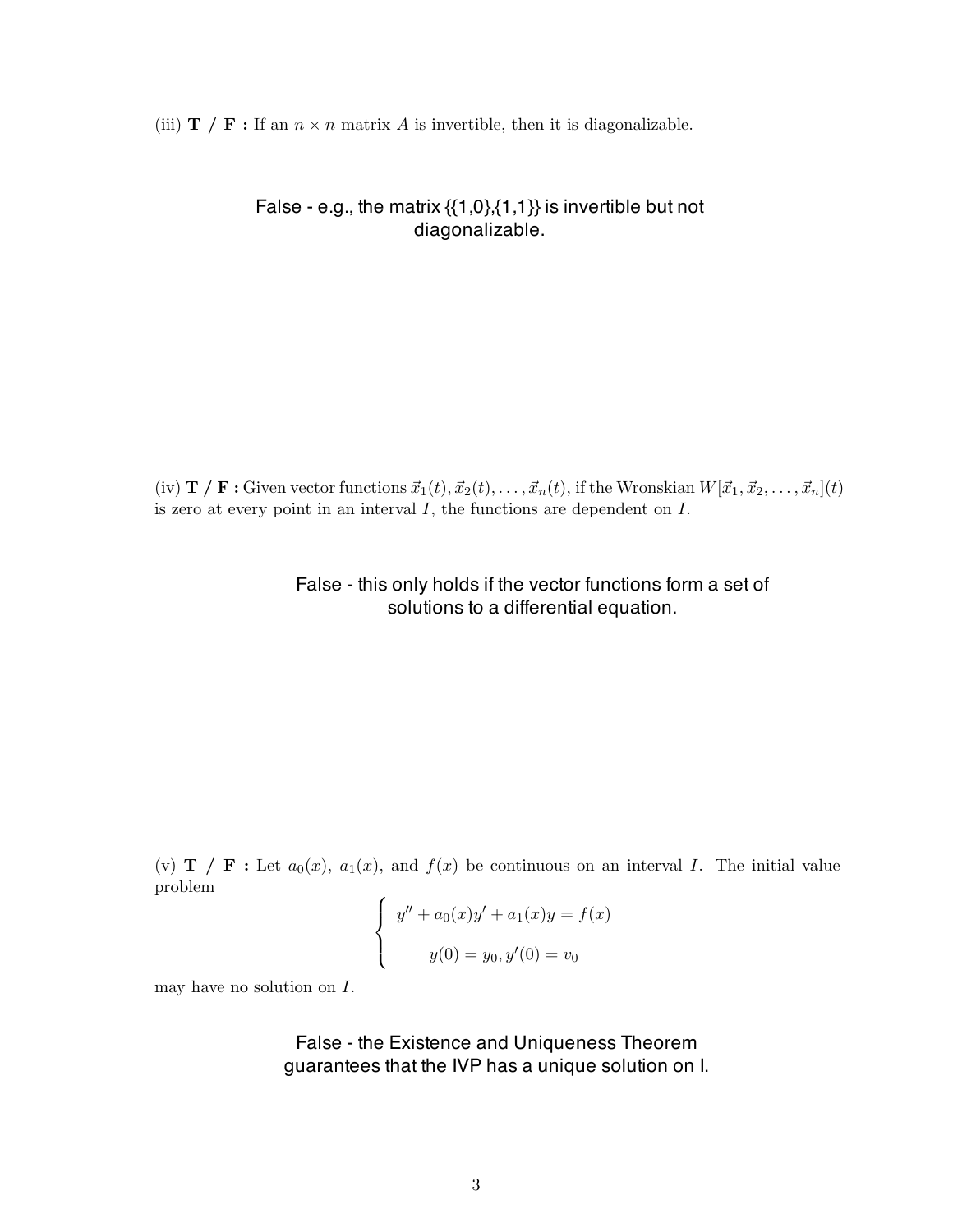2. Let *R* be the region in  $\mathbb{R}^3$  enclosed by  $z = x^2 + y^2$  and  $z = 9$ , and let *S* be the boundary of *R* oriented with outward normals. Compute the flux integral  $\iiint$ *S*  $\vec{F} \cdot d\vec{S}$ , where

$$
\vec{F}(x,y,z) = \langle y-2, x^3z, z^2 \rangle.
$$

Answer: 486pi (Divergence Theorem)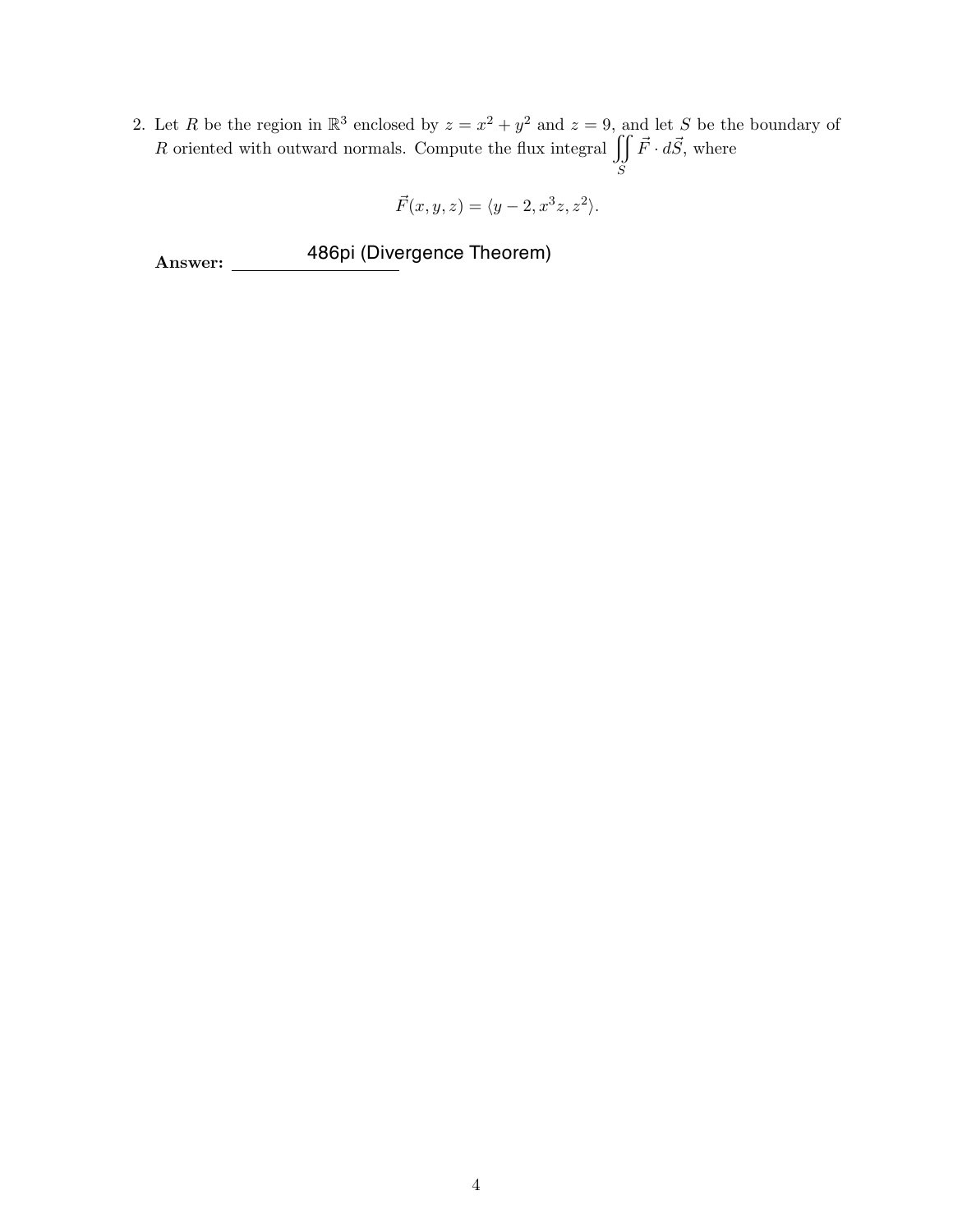3. Carefully determine whether or not the set  $\{3, x - 3, 5x + e^{-x}\}$  forms a basis for the space of solutions of the differential equation  $y''' + y'' = 0$  on the interval [0, 1].

Answer (circle one): Yes / No (Must check that the functions are all solutions and that they are linearly independent.)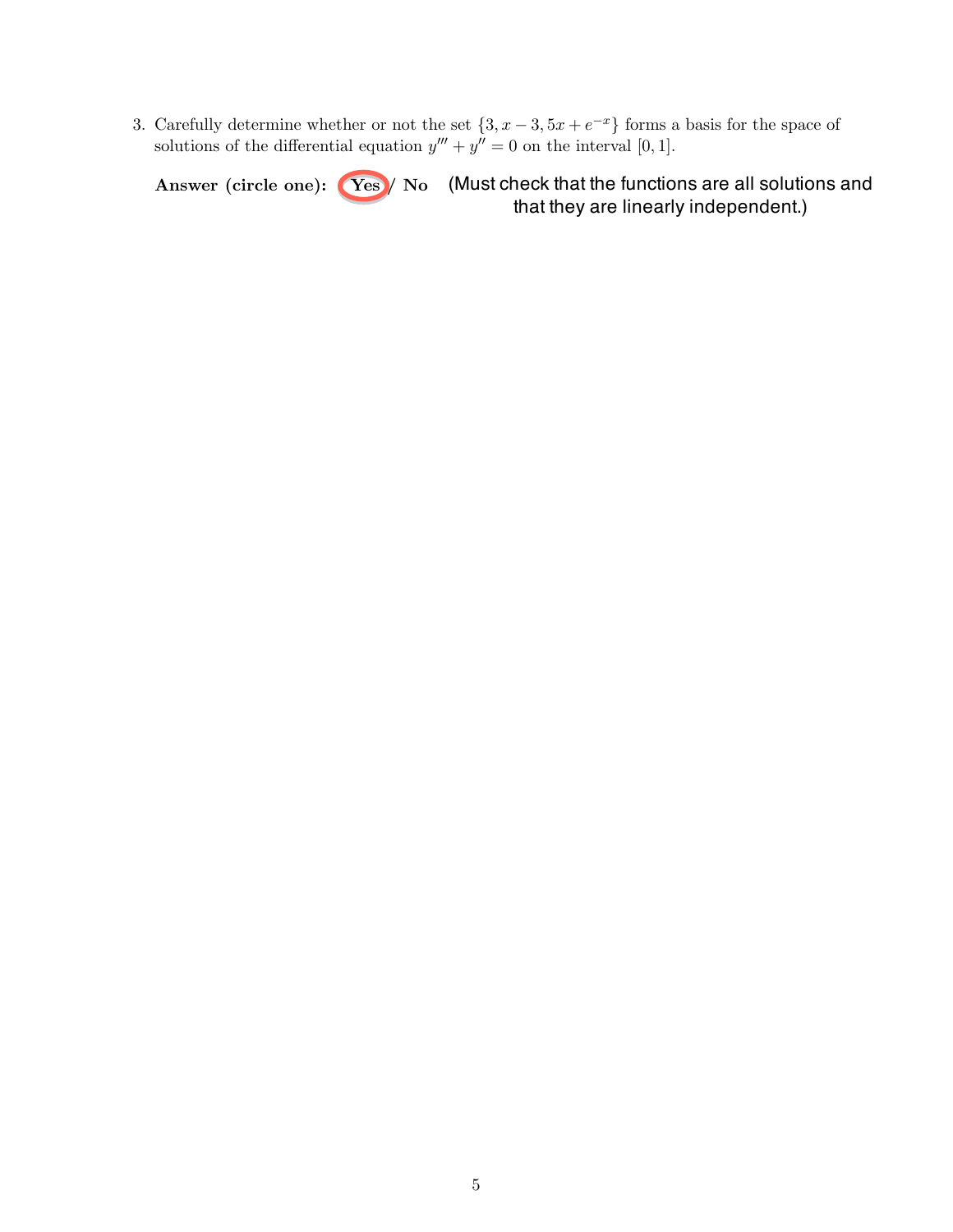4. Evaluate  $\int$ *S* curl $\vec{F} \cdot d\vec{S}$ , where  $\vec{F}(x, y, z) = \langle z^2, -3xy, x^3y^3 \rangle$  and *S* is the part of  $z = 5 - x^2 - y^2$ above the plane  $z = 1$ , oriented upward.

Answer: 0 (Stokes' Theorem)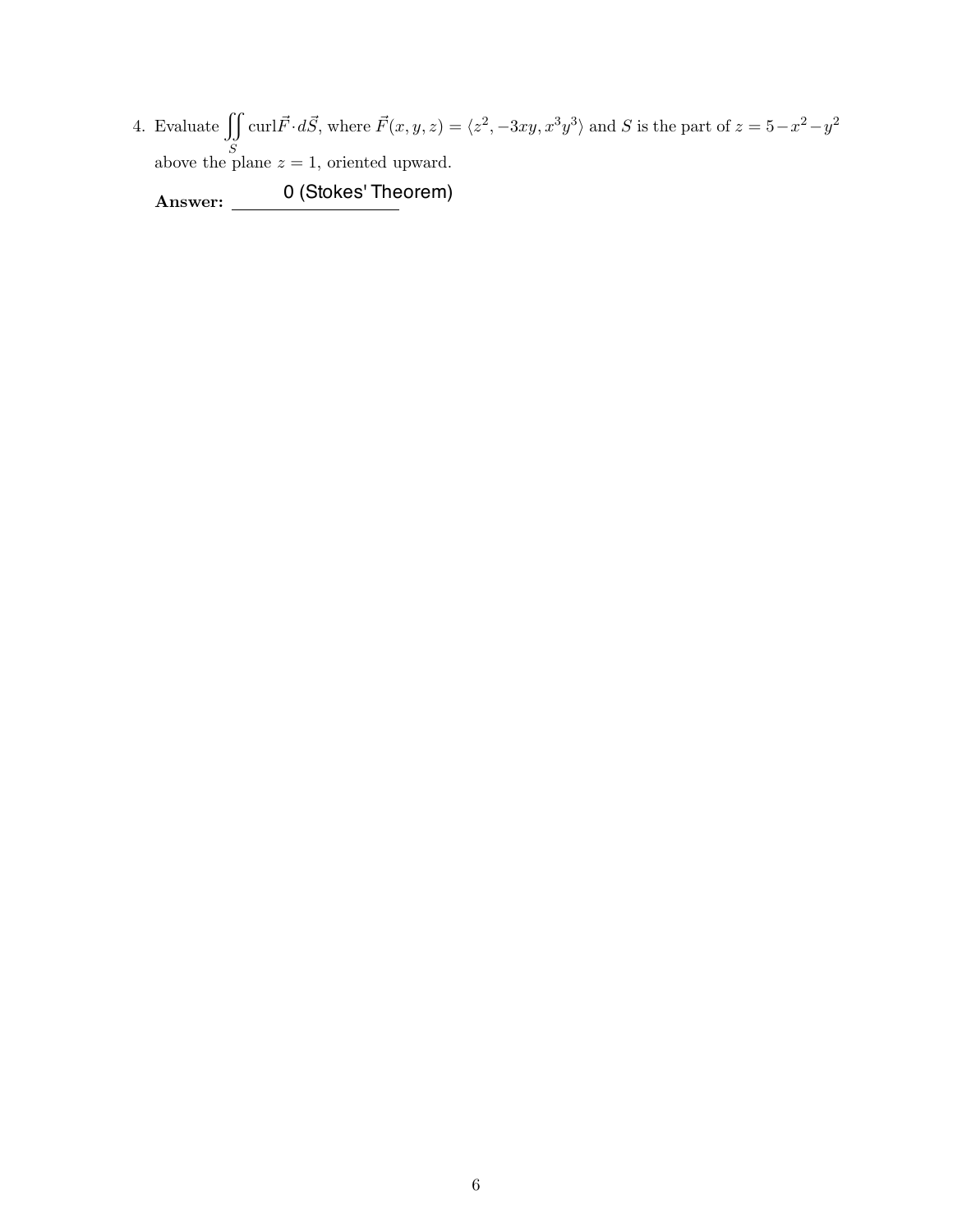5. For what values of *k* does the system

$$
kx + y + z = 1
$$
  

$$
x + ky + z = 1
$$
  

$$
x + y + kz = 1
$$

have (i) a unique solution, (ii) no solution, and (iii) infinitely many solutions? Justify your answers.

| Answers: |
|----------|
|----------|

| (i)   | e.g., k=0 |
|-------|-----------|
| (ii)  | $k = -2$  |
| (iii) | $k = 1$   |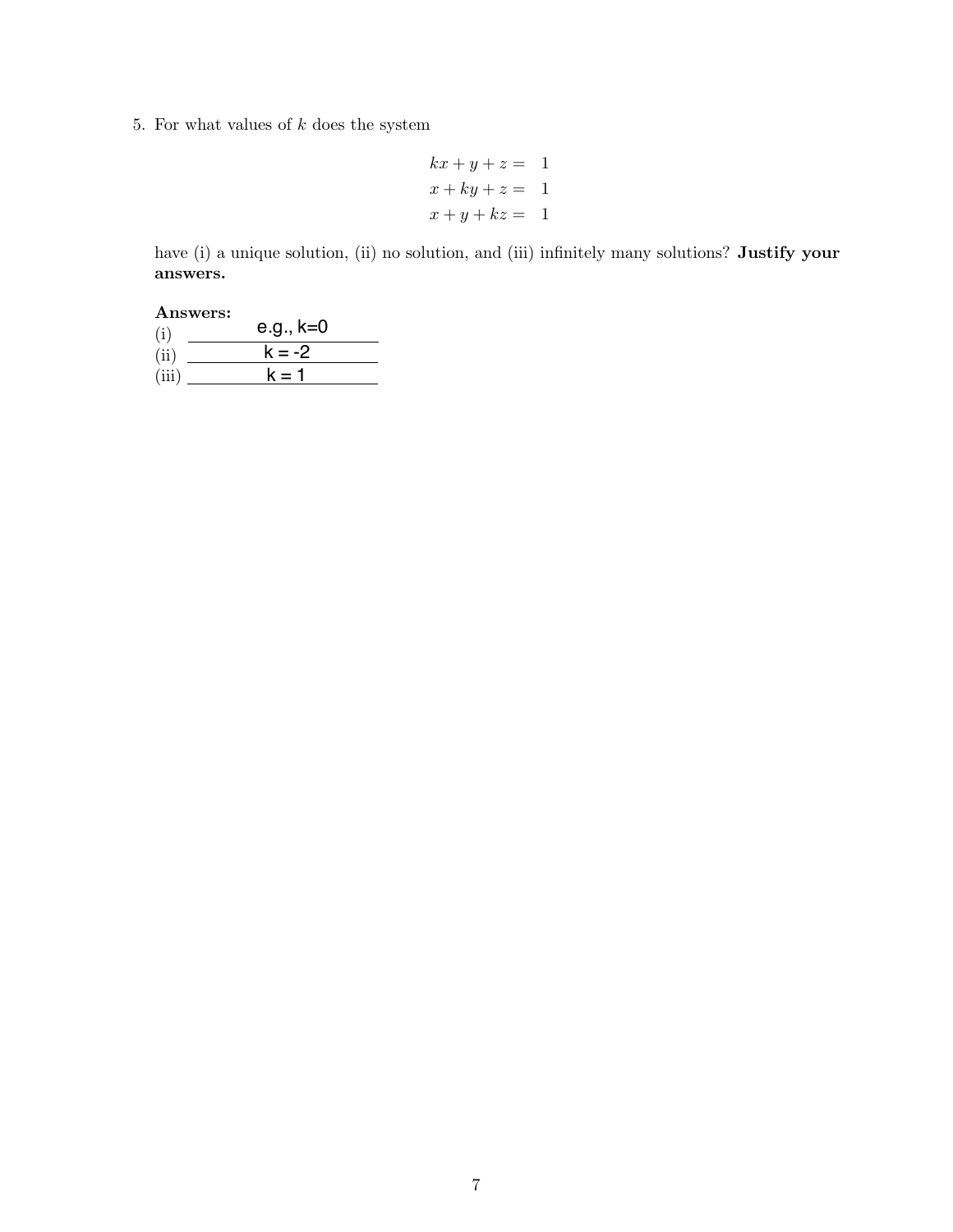6. Determine the general (real-valued) solution to the system  $\vec{x}' = A\vec{x}$ , where

$$
A = \left[ \begin{array}{rr} 7 & 1 \\ -4 & 3 \end{array} \right].
$$

Answer: y = c\_1e^{5t}(-1,2) + c\_2e^{5t}[t(-1,2) + (-1/2,0)]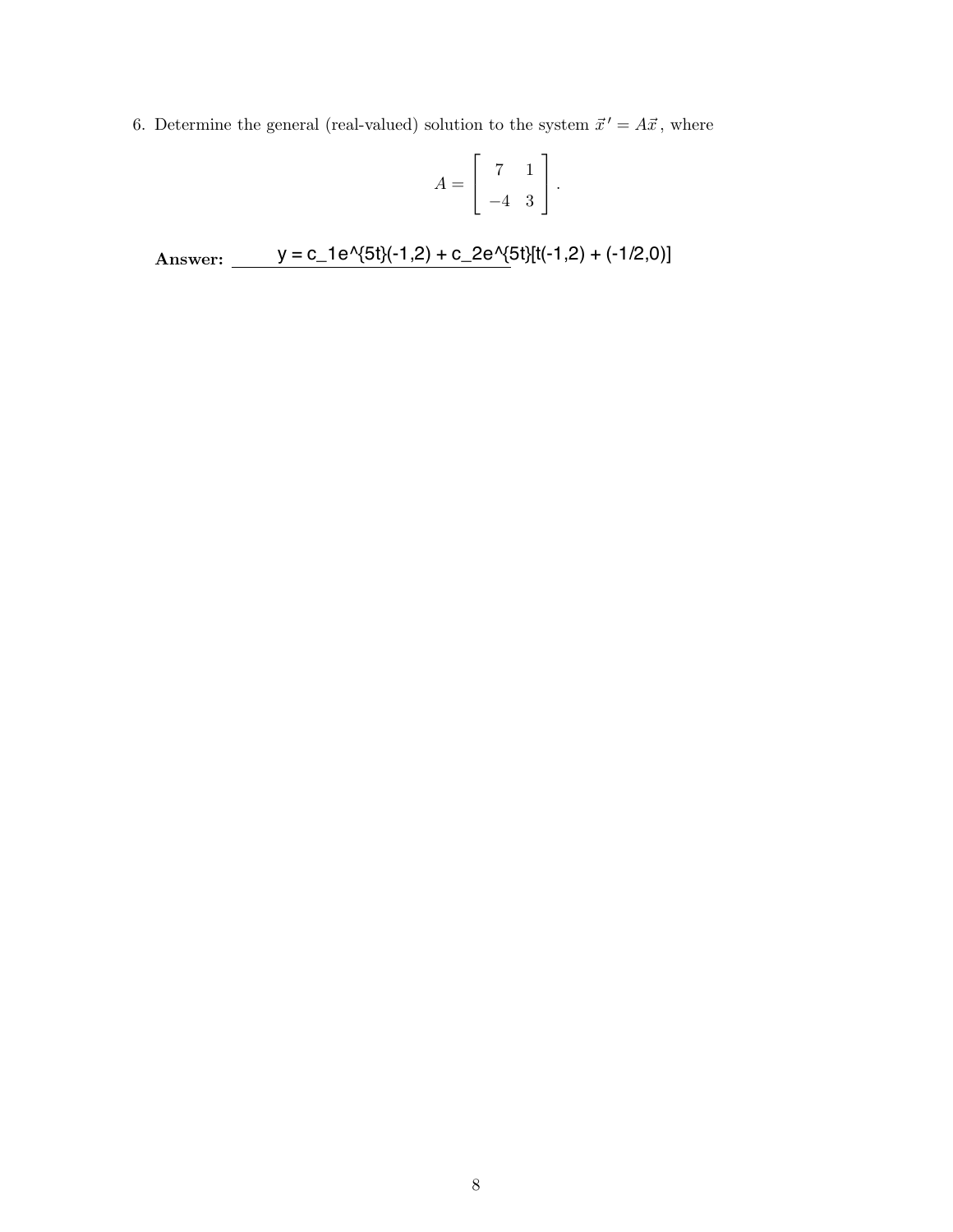7. Solve the following initial value problem:

$$
\begin{cases}\ny'' + 7y' + 10y = e^{-2x} \\
y(0) = 0, y'(0) = 0\n\end{cases}
$$
\nAnswer:  $y = 1/9e^{-5x} - 1/9e^{-2x} + 1/3xe^{-2x}$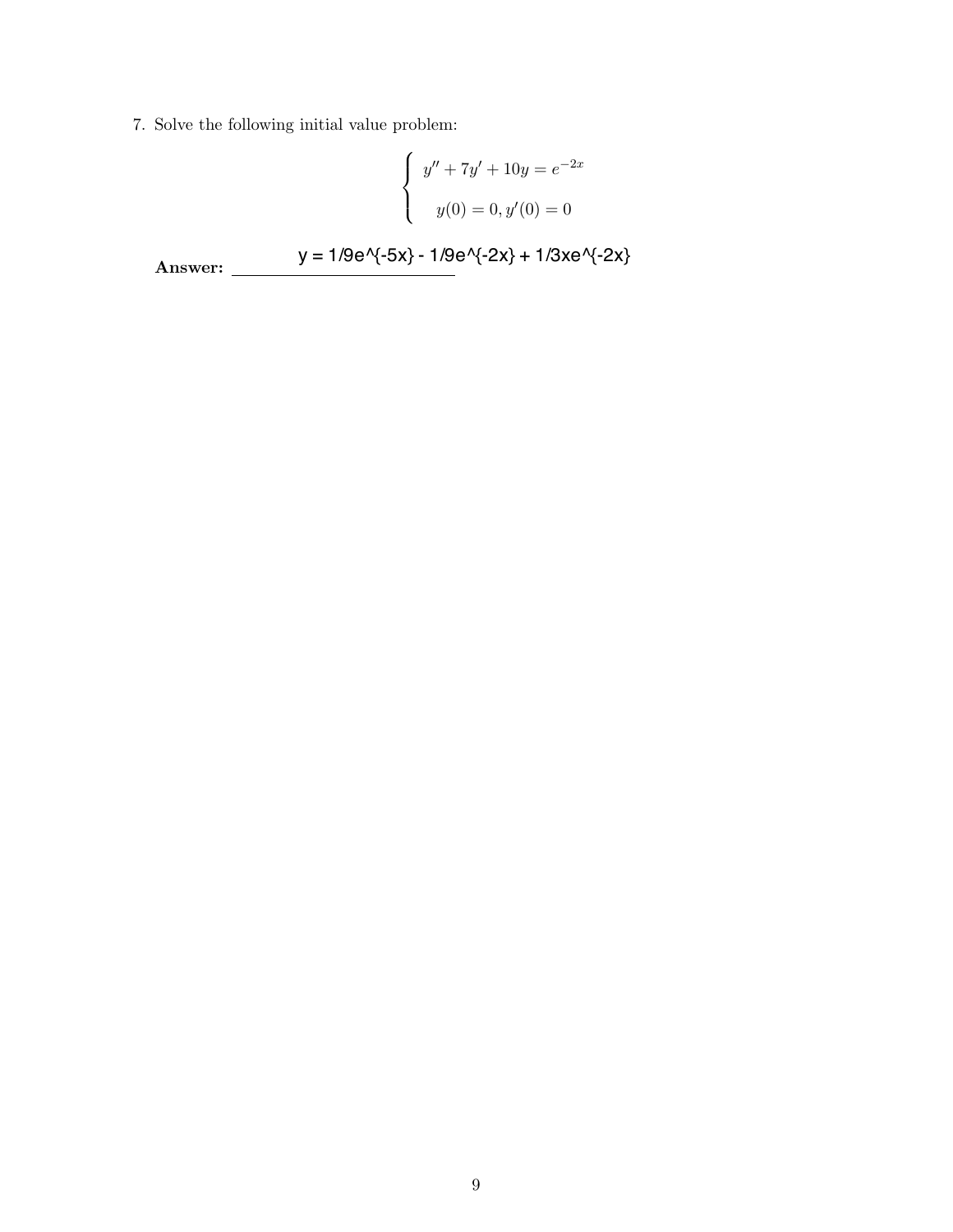8. Determine whether or not each of the following sets *S* is a subspace of the given real vector space  $V$ . For each set that is a subspace, write down a basis for the subspace.

(i)  $V = M_3(\mathbb{R}), S = \{A \in V : \text{rank}(A) = 3\}.$ 

Not a subspace - e.g., does not contain the zero matrix.

(ii) 
$$
V = M_2(\mathbb{R}), S = \left\{ \begin{bmatrix} a & b \\ c & d \end{bmatrix} \in V : a + d = 0 \right\}.
$$

Subspace with basis vectors {{1,0},{0,-1}}, {{0, 1},{0,0}}, {{0,0},{1,0}}.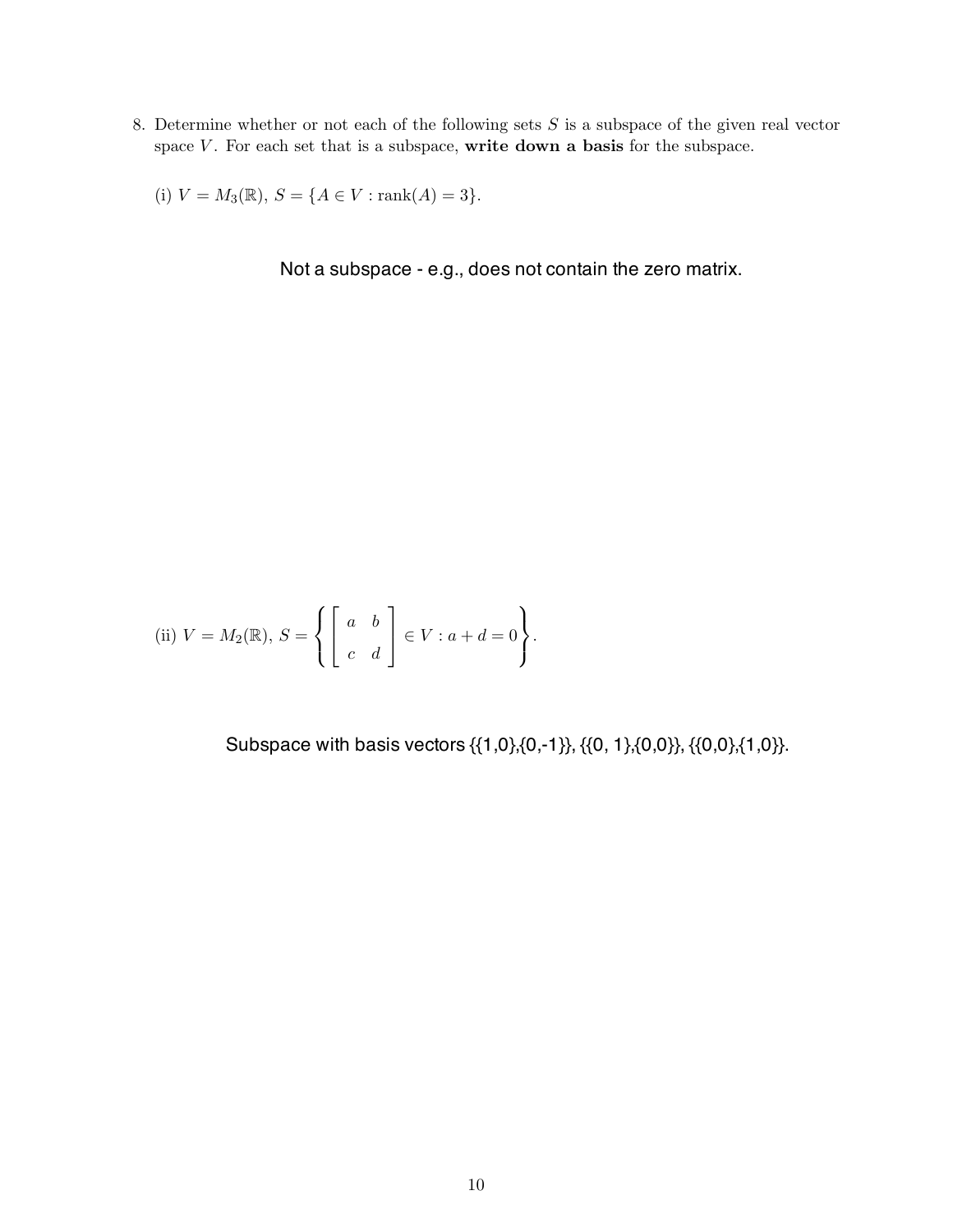9. Determine the general (real-valued) solution to the system  $\vec{x}' = A\vec{x}$ , where

$$
A = \begin{bmatrix} 3 & 0 & 0 \\ 0 & -3 & -1 \\ 0 & 2 & -1 \end{bmatrix}.
$$

Answer:

 $11$ <br>  $11$